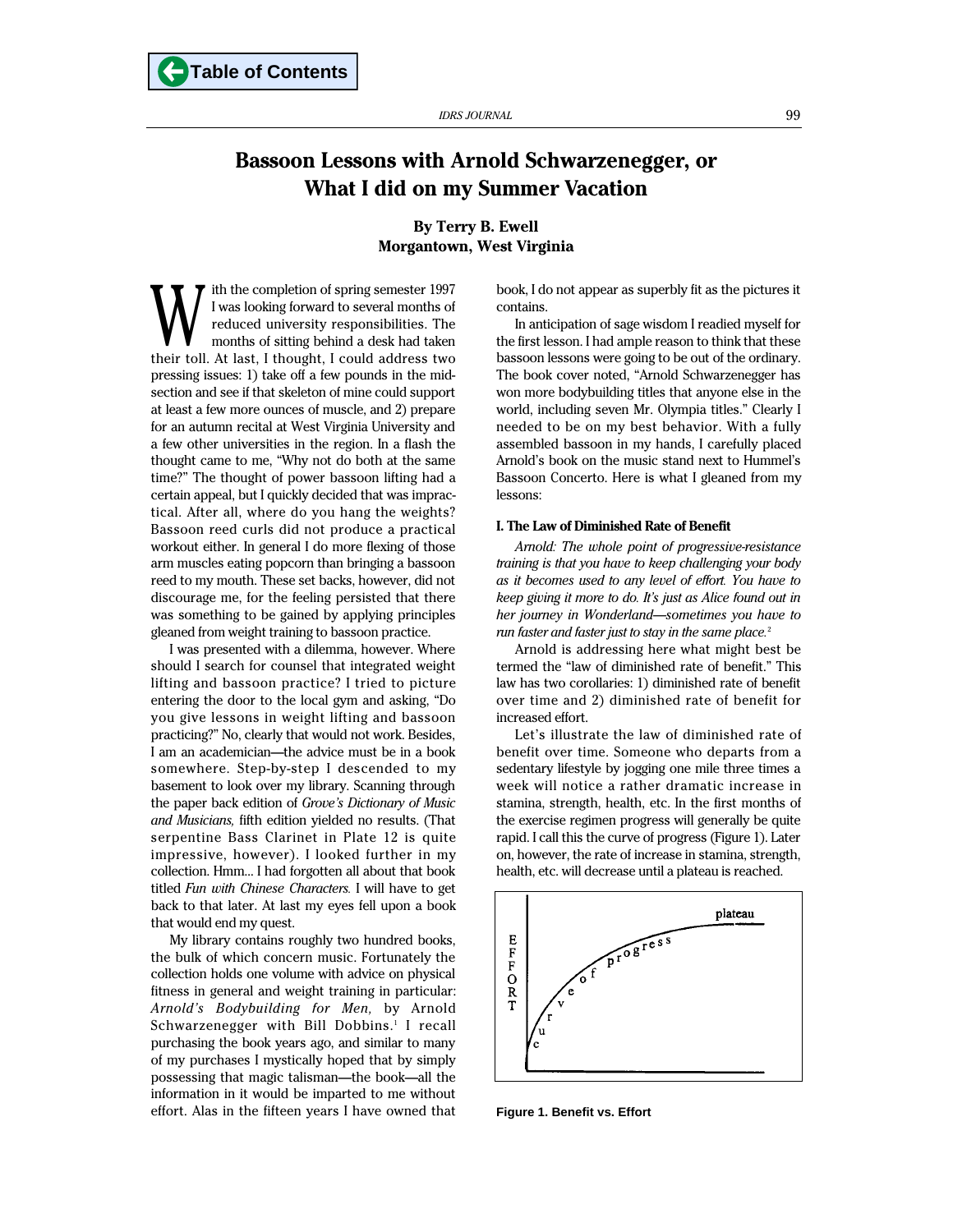Many have also noted that there are diminished rates of benefit for increased effort, which is our second corollary. Someone who doubles the distance per week they jog will notice an increase in stamina etc., but the benefit will not be doubled. Likewise triple the amount of effort will not yield triple the amount of stamina. Despite the increased effort, eventually a plateau will be reached (Figure 1). Such is the human condition: we cannot make infinite progress in any venture.

The two corollaries are well illustrated by the speed of my single tonguing. As a young student I remember difficulty single tonguing long segments of four sixteenth-notes at a metronome marking of 120 to the quarter-note. Through my student days, with consistent practice, my speed gradually increased until it settled at around mm. 132 (which, by the way, is the average speed bassoon performers reported in Apfelstadt and Klimko's survey).<sup>3</sup> No doubt my greatest percentage of increase in tonguing speed occurred in my earliest days as a student. In later years the percentage of increase in my tonguing speed slowed: I reached the plateau for the rate of benefit over time. My single tonguing speed also illustrates the corollary of diminished rate of benefit for increased effort. Now, routinely I can single tongue four sixteenth notes for eight counts at mm. 132 per quarter note. With persistent and concerted effort I can reach mm. 138 per quarter note for the eight counts. But even with double or triple the effort, I am unable to single tongue much faster than mm. 138. This is my plateau for the rate of benefit with increased effort. It is true that I can tongue shorter segments at a faster speed, but for eight counts of sixteenth-notes I have apparently reached my physical limits.

The challenge for athletes and musicians alike is to avoid the plateau and sustain a curve of progress for as long as possible. Arnold has several principles that can directly be applied to bassoon practicing. The ideas below can help prolong the curve of progress.

# **II. Sustaining the Curve of Progress A. The Basics**

*Arnold: As your body changes, you will want to be able to keep careful track of differences of fat, muscle and strength. Keeping track provides a very useful form of positive feedback, as well as letting you know if any problems are developing. There are several ways of going about this:*

- *The Scale*
- *The Tape Measure*
- *The Mirror*
- *Before-and-After Photos*<sup>4</sup>

Arnold's list of basic equipment for exercise set me to thinking about the basic equipment I should have on hand for practice sessions. Naturally one should have a well-maintained bassoon. The scale and tape measure for weight training are roughly analogous to the metronome for musical practice: they are all tools that can measure improvement. We will need to add a tuner or Korg to the basic practice list as well. I prefer the older type of tuner that you can set to a note and then play arpeggios to the fundamental. But working with any type of tuner is likely to aid your intonation. The mirror from Arnold's list is not a bad idea, especially a full-length mirror. This allows one to scrutinize any unnecessary and excessive movements (fingers, jaw, shoulders, etc.) One indispensable piece of equipment for practice sessions is a tape recorder. It is important to be brutally honest when accessing one's playing. Just as body builders need to objectively scrutinize themselves in the mirror, bassoonists need to listen to their recorded practice with critical ears. In order to make the practice sessions most productive, all of the basic equipment should be in easy reach.

Whether one is lifting 5-pound weights or 150 pound weights, concentration on the basics is very important for weight lifters to gain the most from each exercise and avoid injury. Similarly, whether a bassoonist is new to the instrument or a seasoned professional, the basics of good rhythm, good intonation, and solid practice skills are never outgrown.

Last of all I would include in the list of basic equipment the best edition of the music available. For the Hummel Bassoon Concerto the best edition currently available is edited by Ronald Tyree, published by Musica Rara.<sup>5</sup> Much of Dr. Tyree's dissertation was devoted to producing a critical edition of the work that was drawn from an examination of the autograph.<sup>6</sup>

#### **B. Progressive Resistance**

*Arnold: To keep getting stronger, you have to keep increasing the resistance so that the muscles must continue to adapt. This is called progressive resistance training. This is the principle that is used in weight training and bodybuilding.*<sup>7</sup>

Practicing with a metronome is roughly analogous to training with weights. The key to building muscle mass in weight training lies in progressively adding weights in small increments. Similarly progress can be made on difficult musical passages by varying the speed of the metronome incrementally. One way to master passages with fast notes is to start each day at a very slow speed on a difficult passage, and gradually increase the speed. Aim for perfection each time. Keep increasing the metronome speed until you reach the failure point, when mistakes consistently occur. The failure point is similar to what weight lifters might call the point of muscle fatigue, when muscles are too tired to lift progressively heavier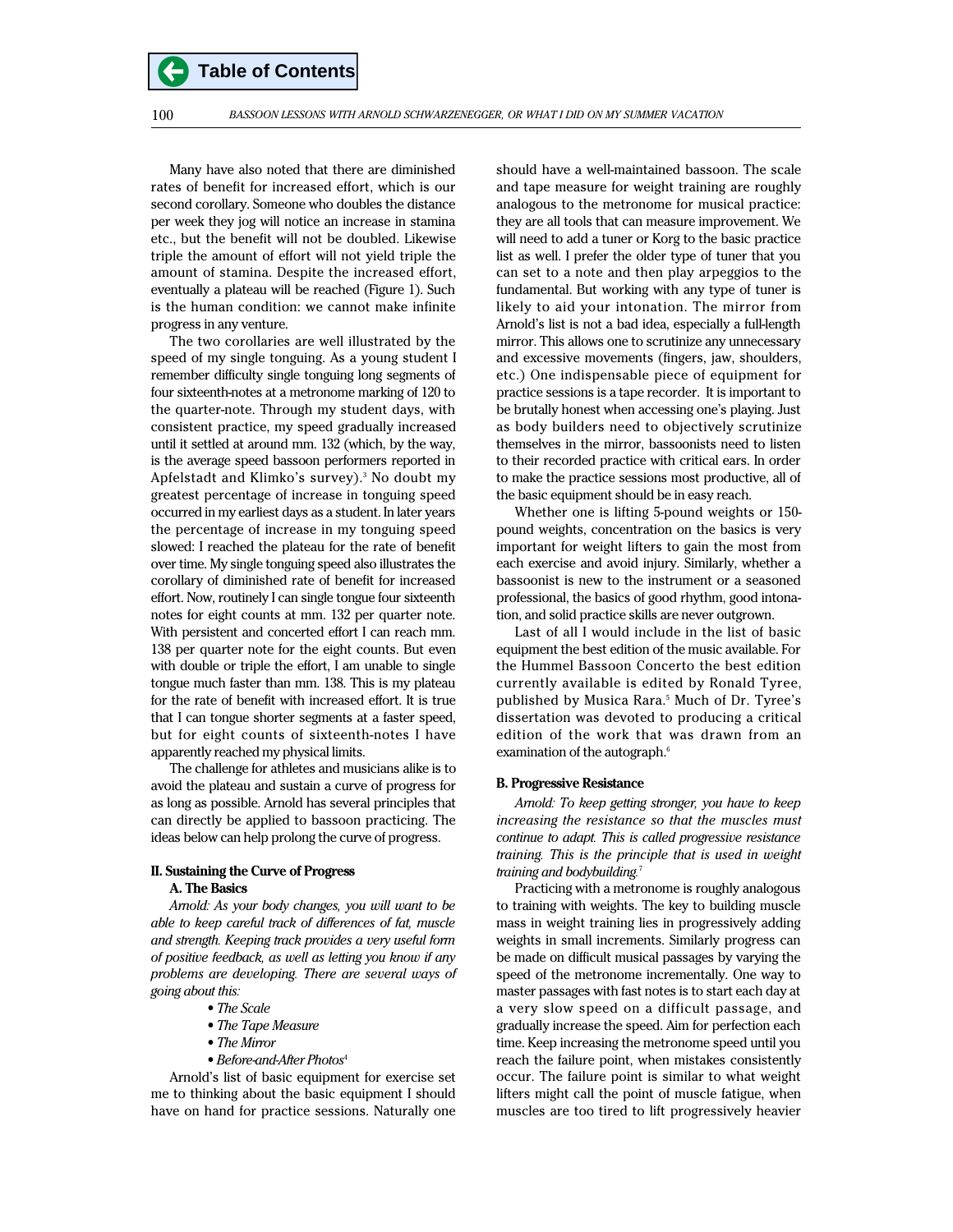weights. Once the failure point is reached, it is a good idea to incorporate a warm-down regimen so that you are not rehearsing a mistake. Slow the metronome down several settings and play through the difficult passage many times. The purpose of the warm down is to leave the practice session with perfect execution of the passage. For difficult slow passages, such as those requiring great breath control or particular musical nuance, employ the opposite technique. Start with an easier faster metronomic tempo and then slow the metronome successively with each attempt. Since the percentage change between metronome markings is proportionally greater at the slower speeds, you may wish to change the metronome in 1/2 or 1/3 increments. When the failure point is reached increase the speed so that you can end with a "perfect set."

I have often encountered beginning bassoon students who were discouraged with their slow progress. A student may start out the week at a tempo of 42 to a quarter note and come back the next week at a tempo of 46 to the quarter note. This student would then be disappointed that the music could not be played faster. In response I would assure the student that their progress was actually quite rapid. An increase in speed from 42 to 46 is almost 10%. There are very few weeks in which I am able to increase my performance speed on a passage of music by that amount. The student is in fact in the most productive part of the curve of progress—the beginning section. Although higher metronomic speeds will come, the actual rate of progress will slow quite dramatically.

There is an added benefit for musicians working on difficult passages at a variety of metronome settings. This gives your technique a great agility. There is a danger in practicing a difficult passage at just one tempo: rarely will the performance be at that tempo. Learning the passage at a variety of tempos will give you the flexibility to cope at concert time with increased adrenaline and the tempo variations of colleagues and conductors.

#### **C. Seeking out Counsel**

*Arnold: For the first year or several years that you train for competition body building you will be relying, for the most part, on techniques and strategies that have been developed by and for other people. This is normal... In any sport, the first step is to learn fundamentals... Don't try to "reinvent the wheel" right off—learn from what we who have gone before you have discovered. But keep in mind that these are not firm rules, but suggested guidelines.*<sup>8</sup>

Seeking out the counsel of experienced performers first is the best way to minimize lost time on "dead end" routes of practice. If you do not yet have a great teacher to work with—get one. This will save you hours if not years of agony, and help you to avoid dead-end avenues in your practice sessions.

While not a substitute for an excellent instruction, *The Double Reed* and other journals contain performance suggestions for some of the most challenging bassoon literature. It is worthwhile to check out the advice of other bassoonists before you journey down a dead-end route. These fingerings and performance suggestions are indexed on the World Wide Web site of the International Double Reed Society. You may access them at:

http://idrs.colorado.edu/finghome.htm.

#### **III. Avoiding the Plateau**

*In weight training, you can't just keep doing the same thing. Somewhere along the line, you have to train with more intensity. Either you need to lift more weight, to go through your routine at a faster pace, to add more exercises to your program—or all of the above.*<sup>9</sup>

## **A. Varied Practice Techniques**

Naturally it is to our advantage to do whatever we can to avoid reaching the plateau.

We want our practice efforts to pay off with improved technical mastery of the instrument, not simply maintenance of the status quo. Arnold emphasizes the necessity of varying the routine in order to achieve maximum benefit. Just as a body builder will need different routines and different equipment to develop a single muscle to its maximum, so too we will need a variety of practice methods to reach our full potential. A varied practice regimen is not just an option, it is a requirement for substantial and prolonged progress. I have made it a personal goal to find at least three ways to practice problem passages and performance inadequacies.

Stephan Weidauer's article "Suggestions For Practicing Technically Difficult Passages For Bassoon" contains a wealth of insights on how to vary your practice routine.<sup>10</sup> Among the varied routines he suggests are metronomic changes, varied articulations and rhythms, segmentation, expansion drills, and the development of etudes. The reader is encouraged to carefully study this work. In particular Weidauer's expansion drills and development of etudes represent the type of creative approach to practicing that Arnold is advocating. You must avoid the repetitive rut of the same routines every day to progress beyond the plateau.

Richard Ramey's article "Ravel's *Bolero:* Practice Techniques for the Bassoon Solo" contains some useful advice for practicing good intonation.<sup>11</sup> In the article he suggests setting the tuner to emit a G and play the Bolero solo over the droning pitch. I find that a drone with more overtones—such as a rich organ stop— makes hearing the intonation even easier. You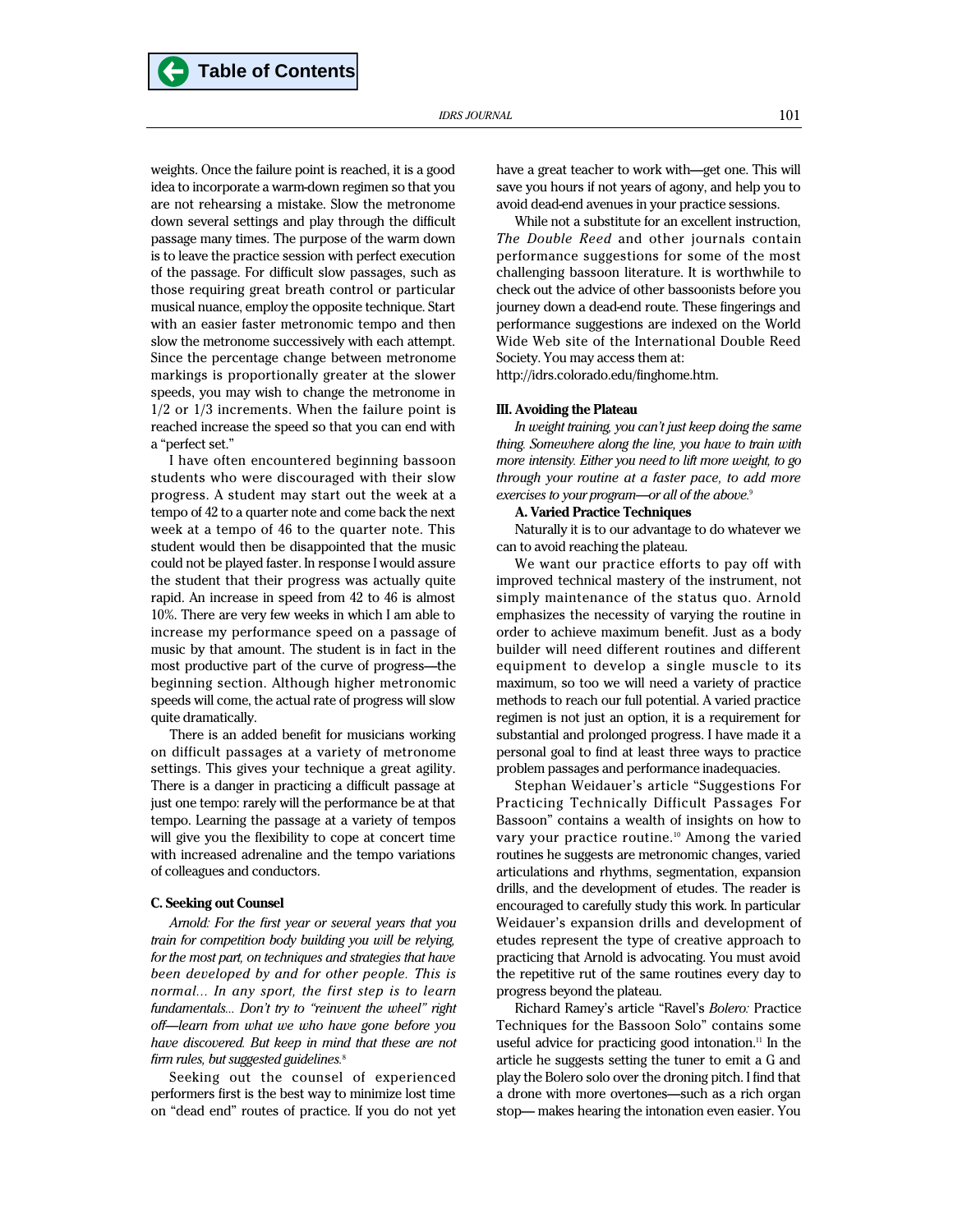**Table of Contents**

can also try recording yourself playing the droning pitch (preferably in a lower octave) and then practice the passage with the tape of the drone sounding. Most often it is best to have the drone set to the dominant scale degree instead of the tonic scale degree. Thus, you can adjust both tonic and dominant chord members to the reference pitch.

The practice methods of beat displacement and beat expansion or contractions are particularly effective tools to master certain difficult passages.<sup>12</sup> Beat displacement shifts the pulse in a difficult passage by an eighth note, or a sixteenth note, etc. Thus, the beat will fall on different notes in the passage and cause you to practice anchoring the passage on different pitches (compare Figures 2 and 3). This subtle change can yield surprising results as





**Figure 3. Beat Displacement of Figure 2.**

a practice method. Beat contraction or beat expansion is a practice method I have developed to gain further security on particularly difficult passages (Figures 4 and 5). In Figure 4 the time signature is changed from the 6/8 of Figure 2 to 2/4, thus contracting the beat. In Figure 5 the number of 16th notes per beat is enlarged from the six in Figure 2 to





**Figure 5. Beat Expansion of Figure 2.**

seven—expanding the beat. By mixing the varied routines advocated by Weidauer with beat displacement, contraction, and expansion and you have nearly infinite possibilities for practicing difficult passages.

Selecting the appropriate method of practice to address the problem is a very important key to success. Just as a weight trainer seeks to find exercises that isolate weaker muscles, we must also seek practice methods that target not our strengths, but our deficiencies. Purposely make your practice sessions as difficult as possible. If you have trouble playing slow, force yourself to play slower. If intonation is a problem, make use of a tuner and a tape recorder. In addition work out passages over a single sounding pitch. If your difficulty is with the speed of the passage practice with varied rhythms (á la Weidauer), tempos, and make use of beat displacement, contraction, and expansion drills.

# **B. Innovation**

When Dick Fosberry won the gold medal at the Mexico City Olympics in 1968 with the "Fosberry Flop" he started a revolutionized approach to the high jump event. His new technique of hurdling over the bar backwards has now been universally adopted, and as a result high jumpers are now achieving new records. Sometimes you will need to adopt an innovative technique to break through a plateau and establish a new curve of progress as illustrated in Figure 6. Earlier I mentioned my singletonguing limitations. If I simply accepted the limits of my single tongue, portions of the bassoon literature would be out of my reach. By adopting new tonguing techniques—double tonguing, triple tonguing, and combination tonguing—I have moved beyond my single tonguing plateaus, and established new speeds for articulated passages.



Readers are probably familiar with the concept of double tonguing (T K T K) or triple tonguing (T K T or T T K), but "combination tonguing" is a term no doubt unfamiliar. Several years ago Bernard Garfield published an article in the Woodwind Magazine on his performances of the fourth movement of Beethoven's *Fourth Symphony.*<sup>13</sup> In the article he describe a combination of a double-tongued pair with a single-tongued pair (T K T T), which I have termed "combination tonguing" for lack of a better term. I am indebted to Garfield's innovation, and the subsequent teaching of Arthur Grossman who first introduced me to the concept. This type of tonguing gives added speed without the percussive, "machine-gun" articulation of the double tongue. It is perfect for metronomic speeds of 126-144 where one must tongue four sixteenth-notes to a beat.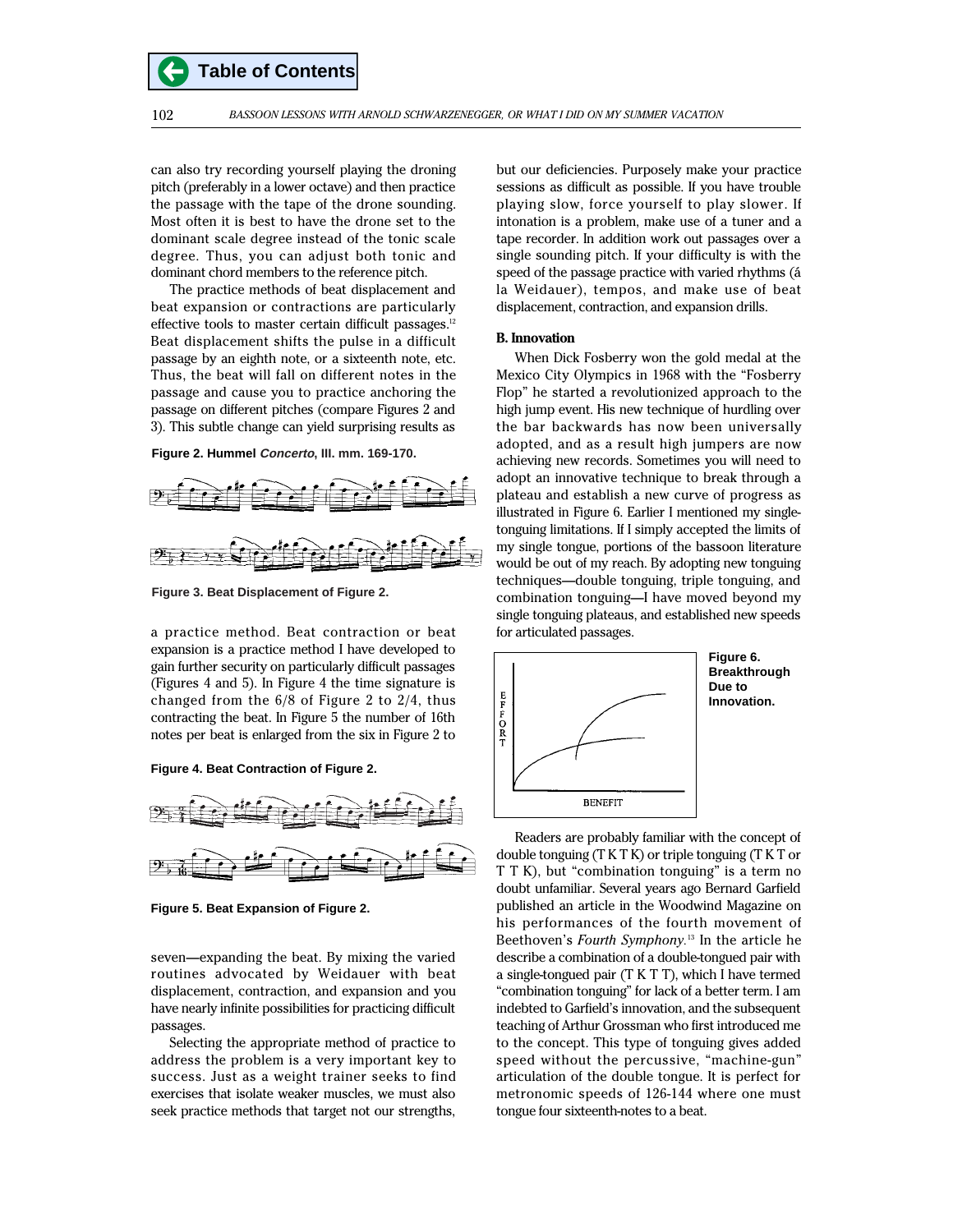Sometimes it is not possible to know what will work and what will not when one starts to practice a passage. Perhaps you are unaware of any suggestions, or the recommendations are not appropriate for you, your bassoon, or your style of performance. In this case it is best to pursue several methods at the same time until one alternative emerges as clearly superior. Try practicing the alternatives slowly for a few days. Then select short segments for test "sprints" of four or five rapid notes played as rapidly as possible. Record your tests with a tape recorder and listen to each alternative carefully. Usually one method will have the greatest potential for rapid speed and clarity.

**Table of Contents**

An illustration of the importance of sprint testing was made clear to me in several portions of the Hummel Bassoon Concerto. Faced with difficult hocket sections (such as Figure 7) of the Hummel Bassoon Concerto's first movement, I needed to make several decisions: 1) whether to single or

#### **Figure 7. Hummel Concerto, I. mm. 142-143.**



double tongue non-slurred notes and 2) whether to employ the flick keys. If I chose the method that was the most facile at the first moment I read the piece, no doubt I would have settled upon single tonguing and no flick keys. My final choice, however, while not easy at first, has clearly proven its superiority. Let me explain my choices, and how the sprints determined the final solution.

I decided long ago that I would use the flick keys whenever I could. I find that the clarity of sound and security of attack make their use indispensable.<sup>14</sup> However, I am not able to move my left thumb swiftly enough in the rapid hocketted passages such as in Figure 7 to approach performance tempo. I arrived at the solution of engaging the whisper key lock for the entire passage and employing the flick keys to enunciate A3-C4 and D4 (A up to C above open F, and D above open F, ). However, when I used each "appropriate" flick key, such as the A flick key for A3, C key for B3 and C3 etc., my technique was still not clean. Experimentation with the sprints resulted in my decision to use only the D flick key for all the notes A3-C4 and D4. I engaged in further testing of the hocketted section to see if single tonguing, double tonguing, or slurring the entire passage in pairs would work best. Once again the sprints helped me determine that the double tongue (with the "k" sound on the upper note) gave me the best clarity and facility. There is a peculiar characteristic to the "k"

articulation that naturally inflects a pitch upward. In the sprint testing I discovered that this characteristic makes the double tongue uniquely suitable for the passage.

I also tested with sprints another passage in the first movement of the Hummel Bassoon Concerto I. The octave C#s in Figure 8 were such a hindrance

## **Figure 8. Hummel Concerto, I. mm. 302-303.**



that it was quickly apparent to me that I would never be secure at concert speed on the passage with the standard fingerings. The rest of the hocketted octaves were not a problem particularly when I employed double tonguing, set the whisper key lock for the entire passage, and employed the D key to flick A4, Bb4, B4, C4, and D4. The key to mastering this passage came with the choice of alternate fingerings for C#3 and C#4, which are supplied in Figure 9. A critical listening to the taped alternatives of short segments—sprints—led me to the best choices for my performance of the work.



**Figure 9. Fingerings for C#3 and C#4 in m. 302.**



## **V. Conclusion**

*Arnold: ... once you achieve an advanced level, there is no longer any clear-cut path to follow. You have to break your own trail... At some point, if you want to go beyond the mediocre, you are going to have to discover what the needs of your own body are, and how*